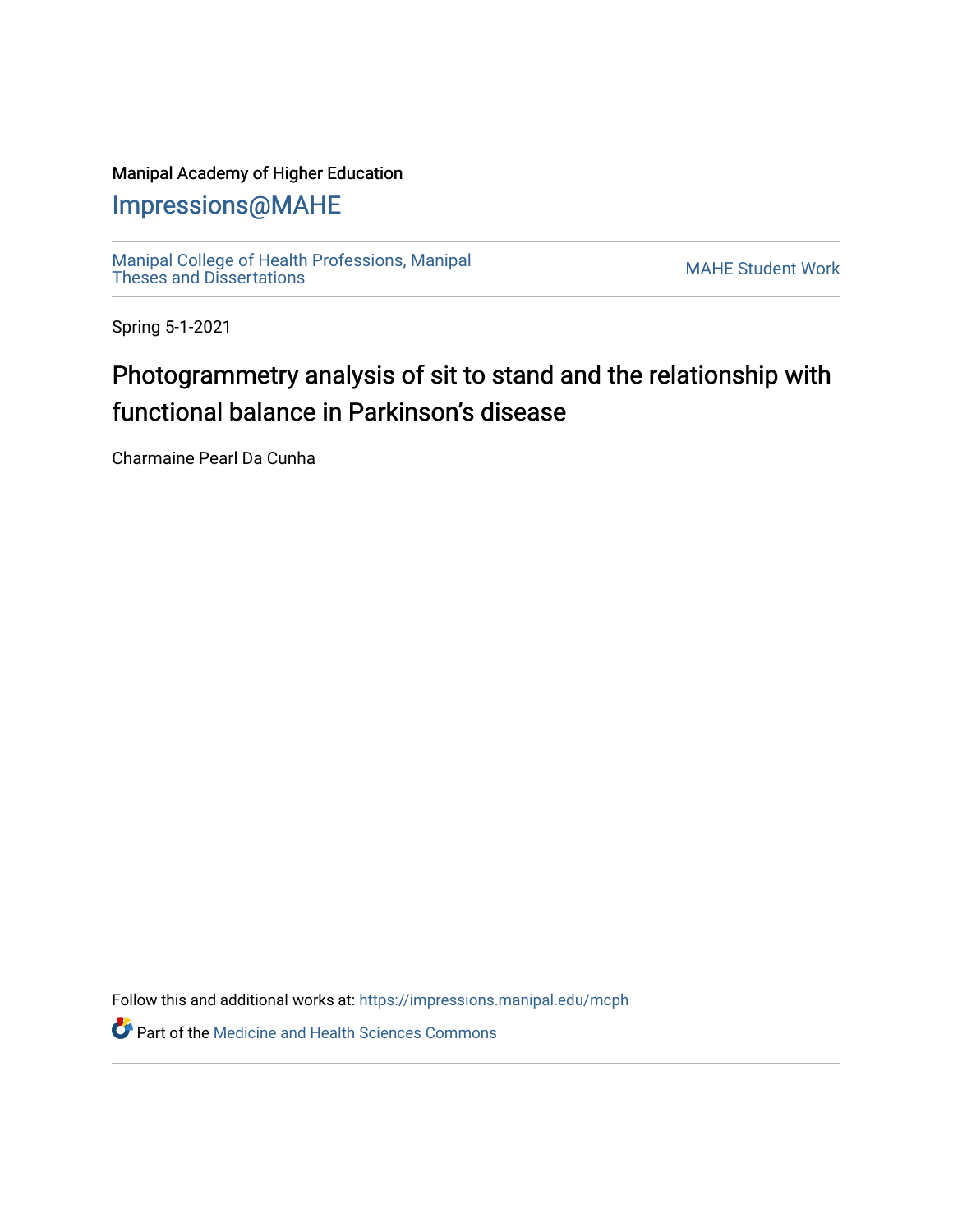# **PHOTOGRAMMETRY ANALYSIS OF SIT TO STAND AND THE RELATIONSHIP WITH FUNCTIONAL BALANCE IN PARKINSON'S DISEASE**

**Charmaine Pearl Da Cunha Registration No: 193416004 MPT – Neurosciences Neurological Physiotherapy**

**Dr. Karthik Babu S. Dr. Pratiksha Rao Associate Professor Assistant Professor MCHP, MAHE, Bangalore MCHP, MAHE, Bangalore**

**Department of Physiotherapy Department of Physiotherapy**